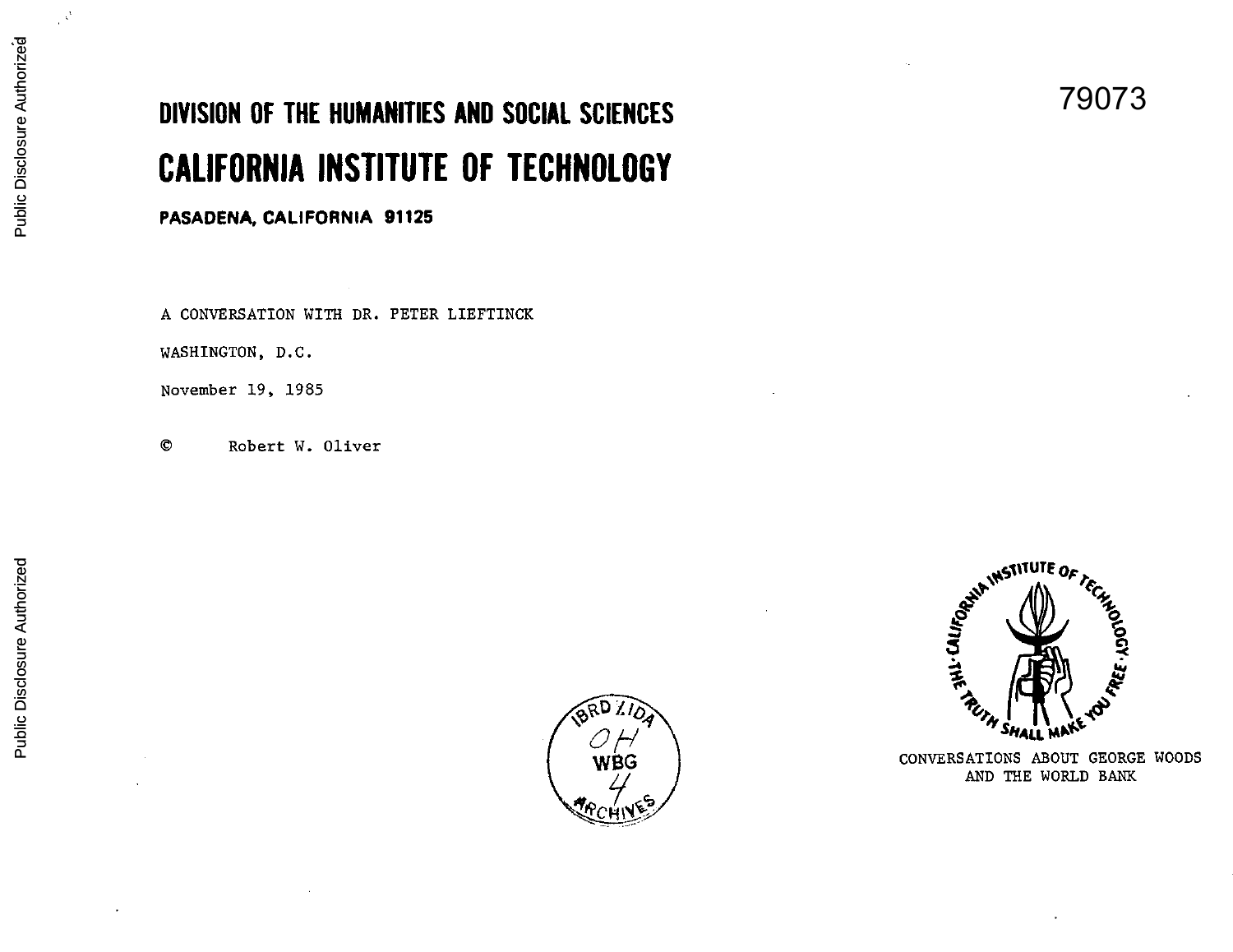## A CONVERSATION WITH DR. PETER LIEFTINCK WASHINGTON, D.C. November 19, 1985 Robert W. Oliver

 $\sim 10$ 

OLIVER: May we begin our conversation by my asking if you would say a bit about your background, the war years, your work with the Dutch government and how you came to the Bank and the Fund in the first place.

LIEFTINCK: I mentioned in passing already that I spent the war years in German Concentration Camps, first in Buechenwald, later in what today is Poland - very cold winters, but fortunately I survived.

It happened one day in one of these camps that I saw a guard dropping a newspaper. You may imagine that, after so many years of isolation and no intellectual feeding, as soon as the man bad turned his back and disappeared, I ran to the place where be dropped that paper and picked it up. I hid it under my jacket, my prisoner's jacket, and I went back to my barracks and opened the paper. It was a small, local paper, and imagine I found in that paper a little paragraph about a conference at Bretton Woods by the enemies (German papers spoke of "the enemies") where they had decided to establish after the war a World Bank and an International Monetary Fund. This episode was late in the fall of '44; it was after Bretton Woods. OLIVER: That was an extraordinary incident wasn•t it? LIEFTINCK: Now, I was a man of confidence with a group of prisoners

which entitled me to write to the International Red Cross in Geneva, and I wrote to Geneva to request as much information on that Bretton Woods conference as they could obtain. Three months later, I received a Red Cross package in camp. Iaagine almost starving, or really starving, and receiving a package of something. I opened the package: no food, no cigarettes, but papers, documents; the minutes and the conclusions of the Bretton Woods conference. OLIVER: That' a amazing also. That was food for thought. LIEFTINCK: That was food for thought. I started studying those papers. I started lecturing to my co-prisoners. Then. in June '45, I came back to Holland and was invited to join the first post-war cabinet as a minister. I accepted with great personal hesitation. After  $4 \frac{1}{2}$ years, you don•t feel well prepared to be a Finance Minister of a country that had been looted out: it was in a most terrible shape both financially and economically, but it was my mentality that somebody had to do this job, so let me try. In that capacity of Finance Minister, when Holland joined the World Bank and the Monetary Fund, I had to present the agreements to the House to be ratified. At that occasion,

it became clear that I knew more about Bretton Woods than anybody in all of Holland.

CLIVER: Because you had read more papers.

LIEFTINCK: Because I had read all the papers and studied them and digested them. As minister of one of the members governments, I automatically became a Governor of the World Bank. For seven years of my tenure as Finance Minister, I was a Governor of the World Bank, and

2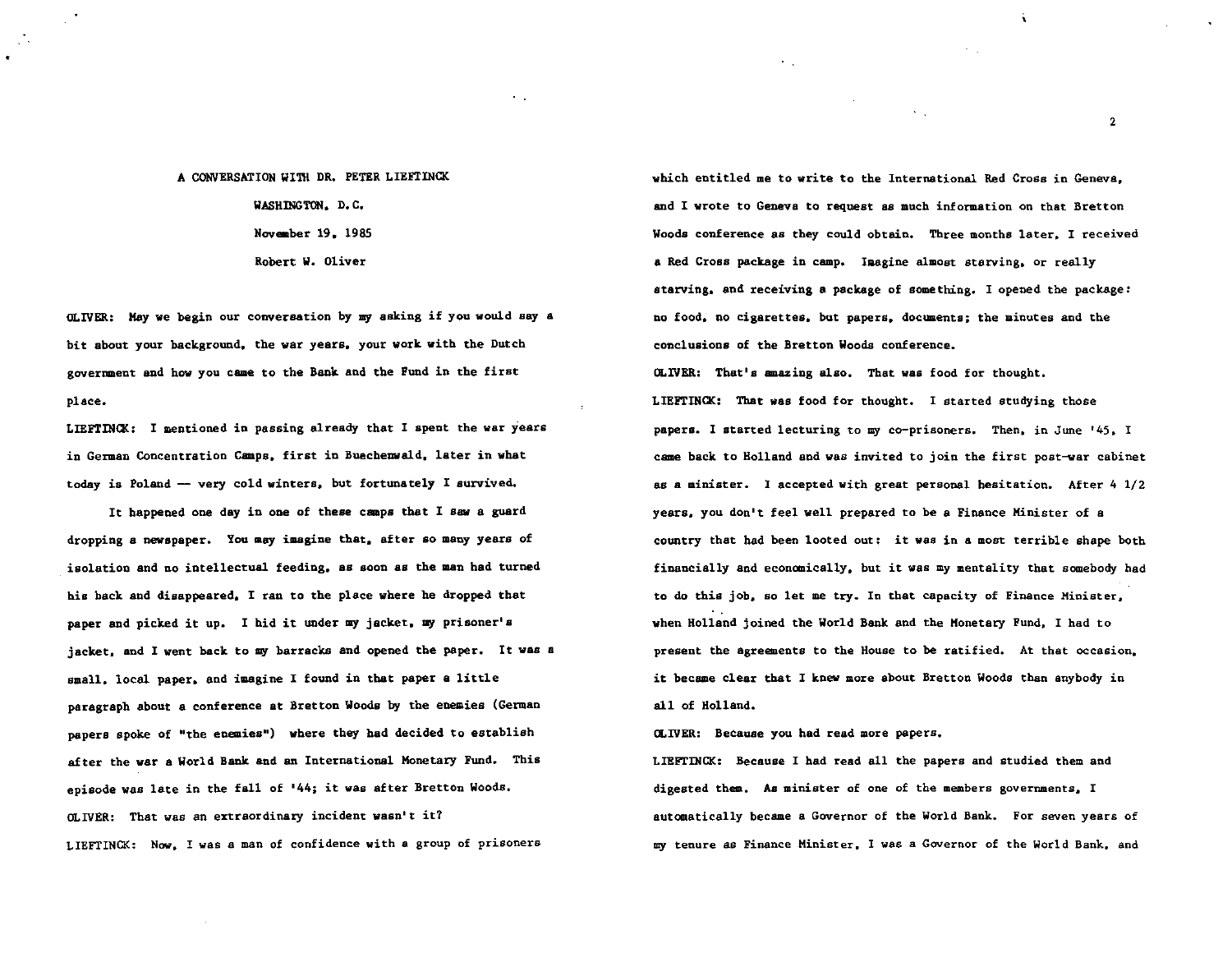that meant that once a year I attended the Annual Meeting. I attended the Inaugural Meeting at Savannah at the end of February • beginning of March. '46 and I attended all the meetings after. As a governor, I got to know Eugene Black who. soon after the inauguration of the Bank. became President. I negotiated with him the World Bank reconstruction loan to the Netherlands of \$200 million dollars. He took an interest in the creation of Indonesia. and he was interested in whether the World Bank could be helpful in giving Indonesia a start in development.

In the course of our contacts. I aentioned to Gene Black that. when I had completed my work in Holland, I would like to work in the international field. He must have kept that in mind, because, in June '52. when I was in my ministerial cabinet in the Hague. I received a telephone call from Washington. Gene Black was speaking. He said. "Peter, you once told me that when you give up your present function. you might want to work in the international field.· Is that still true1• I said. "Yes•.

•1 am looking for saaebody as my representative to be willing to go to Turkey. because I have big problems with Turkey. We have made a number of loans to Turkey. and nothing happens. The projects do not start; there is no disbursement. I also have trouble because the Turks have not settled their war debts. They were not participants in the war. but they had contracted loans during the war years. and they are in default. I cannot continue making loans to a country that is in default. I need somebody who is willing to go to Turkey as my representative. not just for a visit but to supervise the execution of

the loans we have made and of the projects we have financed and to give some guidance on how to manage their international affairs." "Well," I said, "if you think I could do that. . . ," and we agreed in principal that I would go into the World Bank."

It was the year of the elections of '52. After the elections. the cabinet always resigns and gives the Queen the opportunity of appointing a new Premier. I told my Prime Minister that I would not be available after the election. I will not continue in this fashion; I am going to join the World Bank. So I became special representative of the President of the World Bank in Turkey. I worked there for two years  $-$  from 'September '52 to September '54; then it came to an end.

At that time. the World Bank started taking an interest in Syria and Jordan and to a limited extent also in Lebanon. Before becoming active in such a country, at that time, the World Bank sent a general economic survey mission to explore the resources. make some planning for development, and then fit in one or more special projects. I was already in the Middle East in my work in Turkey, and I was asked by the World Bank to handle the General Economic Survey Mission to Syria. I performed that function. It took about 9 months. Then I went to Jordon for the same purpose. Next I landed in Lebanon for the establishment of a planning organization. but. at that time, there was a vacancy on the Bank Board to be occupied by the Dutch group and its associates. which, at that time were Yugoslavia and Israel. So. I performed these functions in Syria and Jordan and spent a few months in Lebanon. and then in '54-55 I came to Washington.

3

4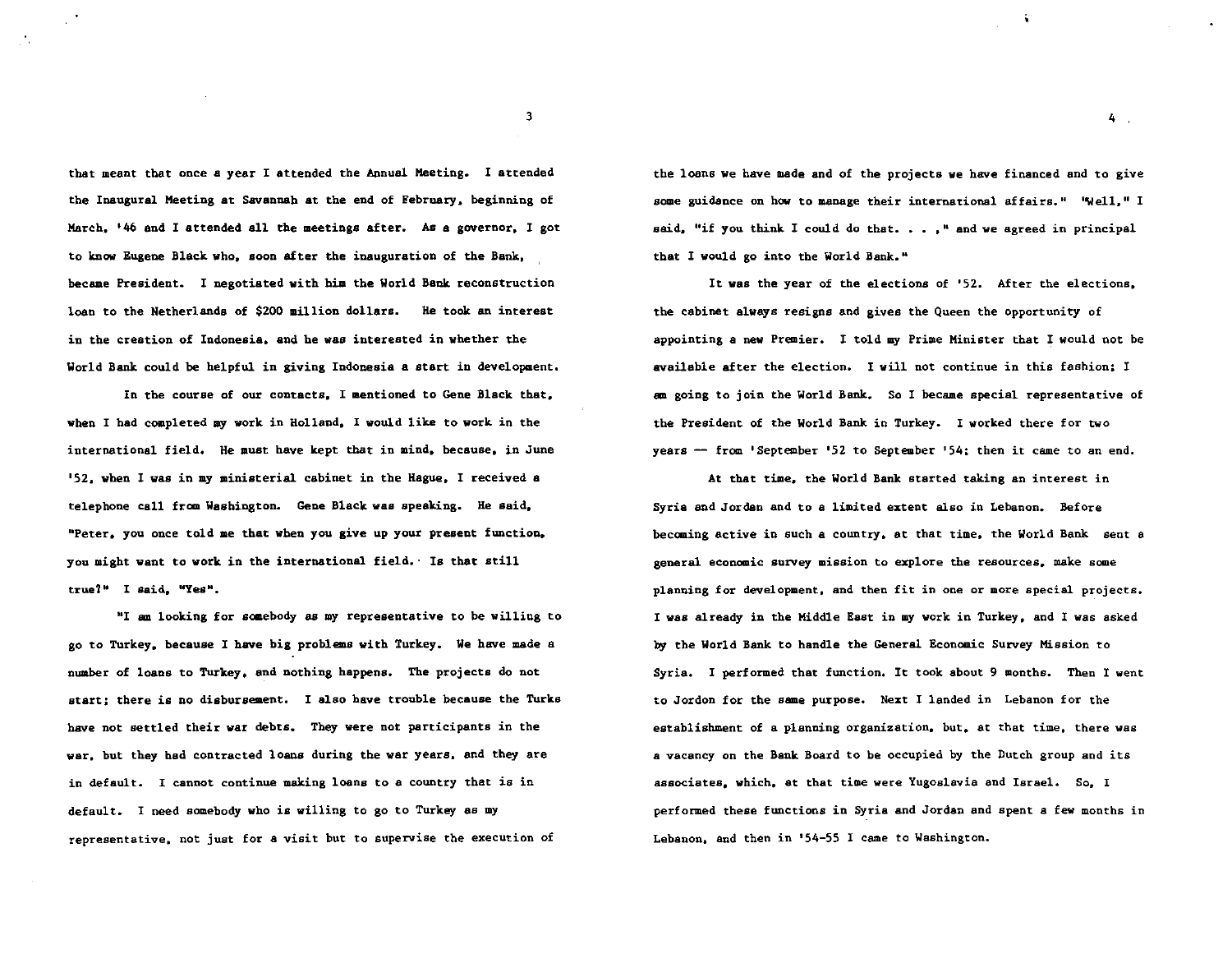At that time. Gene Black was still President. and I continued working there during the Presidency of George Woods. I finally retired in '74 from the World Bank, so I served 19 years as an Executive Director. I continued in the Monetary Fund for four more years. until '78. and that was the end of my work in the Fund.

OLIVER: You must have been second only to Luis Machado of Cuba in the longevity with which you served as an Executive Director. LIEFTINCK.: Machado was the Dean of the Bank Board for aany years. He had a long tenure in the Bank. I succeeded him as Dean and I served as Dean of the Board for many years. In a way. it was exceptional. *As*  you know, most Ezecutive Directors perform between lower and higher jobs. They mostly remain in the public service in other international organizations and in higher functions. or they becaae members of their own national governments. I was already 53 years old when I joined the Board of the Bank. I was over 70 when I retired. I enjoyed that work very much, but for ae it was rather the end of a career than a mid period.

OLIVER: You were with the University before World War II. LIEFTINCK: Yes I was Professor of Economics at the Erasmus University in Rotterdam from '33 to the outbreak of the war.

OLIVER: Well, I would say you had a long and noble career. LIEFTINCK: Very interesting, very interesting. The most fascinating experience I had as an Executive Director with the World Bank was the assignment about which perhaps Sim Alderwereld has spoken to you. I don't know whether he has mentioned it.

OLIVER: You tell me, and I will tell you whether he has or not. LIEFTINCK: Pakistan.

OLIVER: We didn't talk very much about Pakistan, and I would like to learn more.

6

LIEFTINCK: Well, that again has a history. I think it was in '60 that, througb the good offices of the World Bank, the Indus Water Treaty was concluded between India and Pakistan -- separation of old British India into two independent states. The friction between them necessitated an arrangement with respect to the waters of the Indus and its tributaries. There was an awful quarrel between India and Pakistan on the subject, because the frontier runs through the whole water system that irrigates parts of India and Pakistan. It almost led to a war between India and Pakistan, but through good intermediaries and the good services of the World Bank, an agreement was reached between the two countries, the Indus Water Agreement. (Here I must pay tribute to Bill Iliff, who later was knighted  $-$  I think in immediate connection with the work on this agreement. He was a great negotiator and conciliator, and be managed to bring the two countries to agreement in the water treaty.)

Already, at the time of the conclusion of that treaty, Pakistan bad made it clear to the World Bank and to a number of friendly countries that unless they were assisted in the development of the waters of the mainstem of the Indus River, the partition of the waters would be insufficient to keep their population alive and allow for further development of the country; so the Bank's involvement did not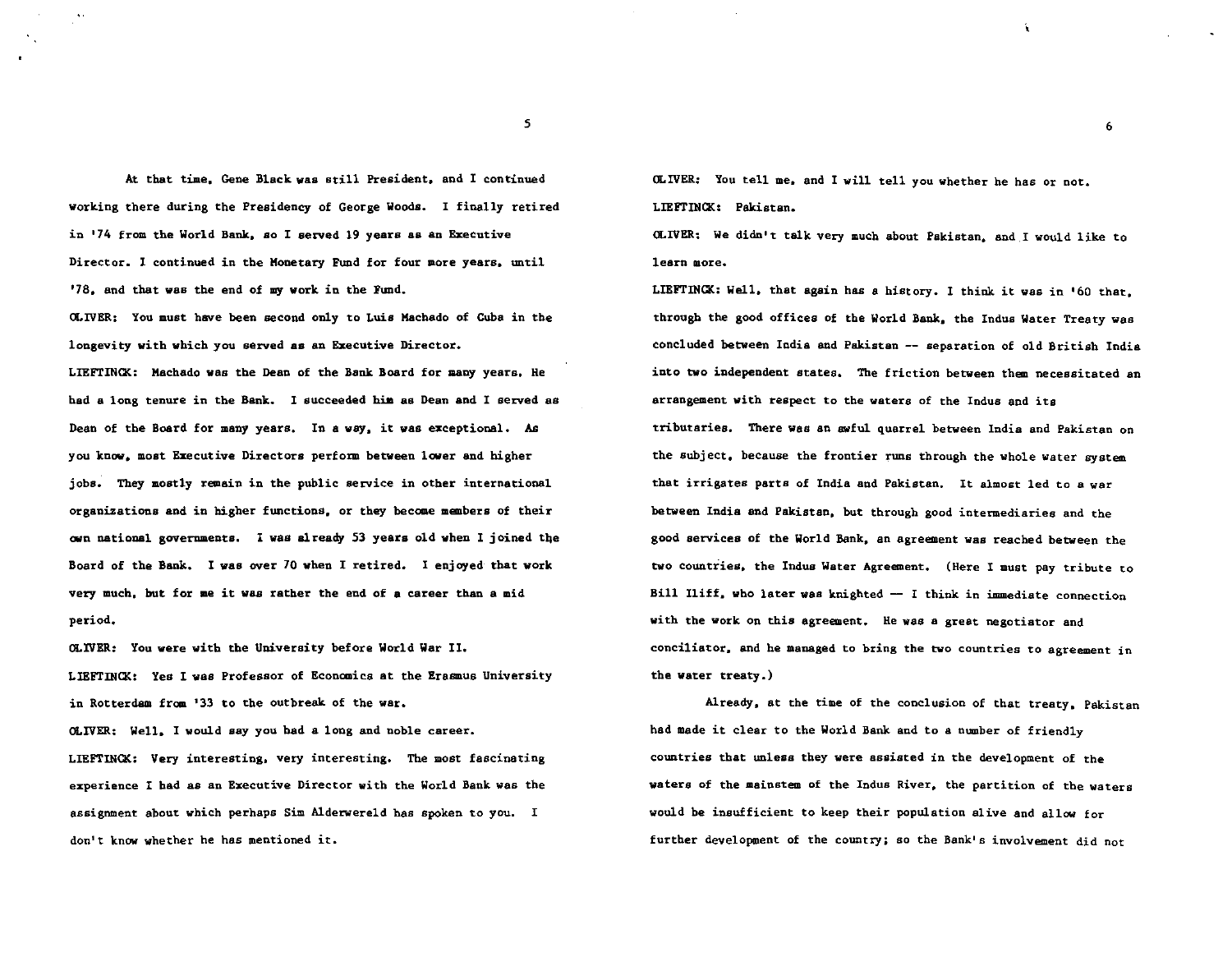end with the Indus Water Treaty but led to further conversations between the Bank and Pakistan about further developaent of the resources which had been practically cut off by that partition.

Pakistan thought that the only way to satisfy their water needs would be to build a dam across the Indus river, comparable to the Nile-Aswam Dam. The Indus had treaendous water. but the World Bank was reluctant. They had made a preliminary survey and doubted whether it was technically feasible and economically justifiable. But the Pakistani continued to insist. There was for a number of years an unsolved dispute between the Bank and Pakistan. Finally. President Ayub of Pakistan and George Woods. President of the World Bank. endeavored to solve the dispute and decided on a course to solve it.

They agreed on the appointment of what they called an independent expert to write a report. to aake a study of the technical feasibility and economic justification of 8 dam &¢rosa Indus. and. at the same time, following that, to make a study of the economic developaent of the water and power resources of Pakistan. George Woods invited me to undertake that study. I accepted. He gave me as terms of reference five lines for which the Bank put up \$5 million. and Woods said. ''Now you go ahead. We want you to submit a report on the feasibility of Tarabella and the justification of the dam within one year. You can take some more time in the full study of the water and power development."

OLIVER: You were an Executive Director at the time1 LIEFTINCK: I was an Executive Director. It was very unusual. CLIVER: Very unusual.

LIEFTINCK: Very unusual that an Executive Director was given a function of that character. I felt very honored. OLIVER: You retained your seat as Executive Director1 LIEFTINCK: Yes, yes. I spent about three years on that subject: one year to prepare the main report of Tarabella and a second year to study developaent of the water resources. The Bank decided to make the report available in book form. The report was 24 volumes.

CLIVER: I hope you didn't write every wordl

LIEFTINCK: No. no. no. How did I tackle the problem? I recruited very capable staff members of the World Bank. among whom was Bob Sadov, an agricultural economist. I hired three big consultant firms, and agreed to a contract with them to make some studies. One was Alexander Gibbs and Partners. London. Another was Stone and Webster for the Electric Power part of the study. The third one was Illico. a Dutch agricultural development firm. We established headquarters at Lahore.

The study was coordinated by Alexander Gibbs and my team. I instructed these consultant firms what to do and how to do it. We coordinated the research. and. after a year. we brought out a report which came out favorable. The investment required \$800 million dollars. The economic return would be about 8 percent. That was acceptable. On that basis. the World Bank undertook to finance the project together with a number of contributing countries -- Britain and the Netherlands and a few other countries. India also participated.

8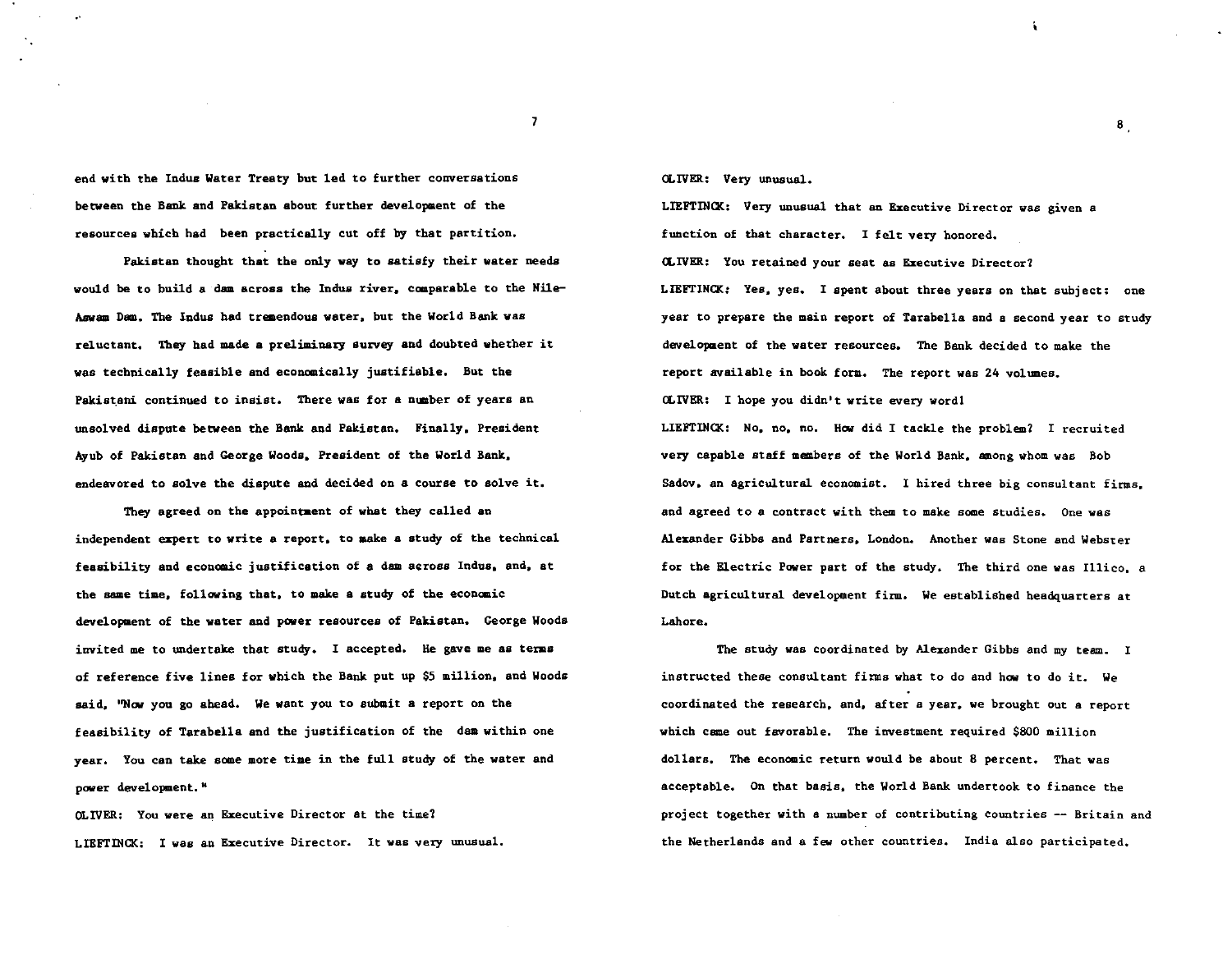The money became available and the project was ezecuted. When the tenders were opened. the combined total aaount for which the various contractors undertook to do the work was just under \$800 million. OLIVER: \$800 million1

LIEFTINCK: And the project was executed rapidly and successfully. Some mishaps occurred in the construction period. Under pressure of the agriculturalists. they opened the dams too early. and that caused damage. so additional coats were incurred. But on the whole. it did very well from the start. Millions of acres were better irrigated than before. and a huge power plant was built which provides most of Pakistan with power. You aay imagine that. when the price of energy during the oil crisis went up 4 to 6 fold. energy comparable with the hydro power of that plant became so expensive that if one could attribute to the hydro power of Tarabella the same price as the new energy price. the return became tremendous.

OLIVER: It turned out to be a very good investment.

LIEFTINCK: It turned out to be an excellent investment. Well, nobody could have foreseen that.

OLIVER: Inflation sometimes does that if you have fixed interest. LIEFTINCK: I remain always very grateful to George Woods that he gave me that assignment. It was a fascinating experience. I travelled every three months to Lahore, presided over meetings with the consultants and worked together here in Washington with the group of immediate collaborators. As a matter of fact, I had to conduct public relations with the Pakistani government and authorities. the Water and

Power Resources Administration.

OLIVER: I understand that the Bank had already been interested in lending to India and Pakistan, but that George Woods as a person was particularly interested in India and Pakistan.

LIEFTINCK: Yes. he was. As I mentioned before you put on the machine. George Woods introduced non-project lending to India.

a..IVER: Did George Woods do it or did Bernie Bell do it or did the two do it between them?

LIEFI'INCK: Well. who on the side of the staff proposed it. I don't know. It could have been Bernie Bell. but I never researched who did it. I do remember that George Wood put the proposal to the Board to make a non-project loan -- a general purpose loan, as it was called -to India. I was rather unhappy about it. The Charter of the Bank says that. as a rule, the Bank should make project loans and only in exceptional cases do otherwise. I didn't feel that the case of India was a very strong one. India was in need of assistance. Of that there is no doubt. But whether the World Bank should finance spare parts and things like that  $-$  machinery or even raw materials  $-$  not attached to specific proiects just to fill a gap in the payment capacity of the country's foreign exchange availability. that I felt was not the right thing to do.

a.,IVER: Had you studied the international lending during the inter-war period yourself so that you bad some sympathy for the framers of the Bretton Woods agreements when they said that loans should be predominately for the purpose of projects?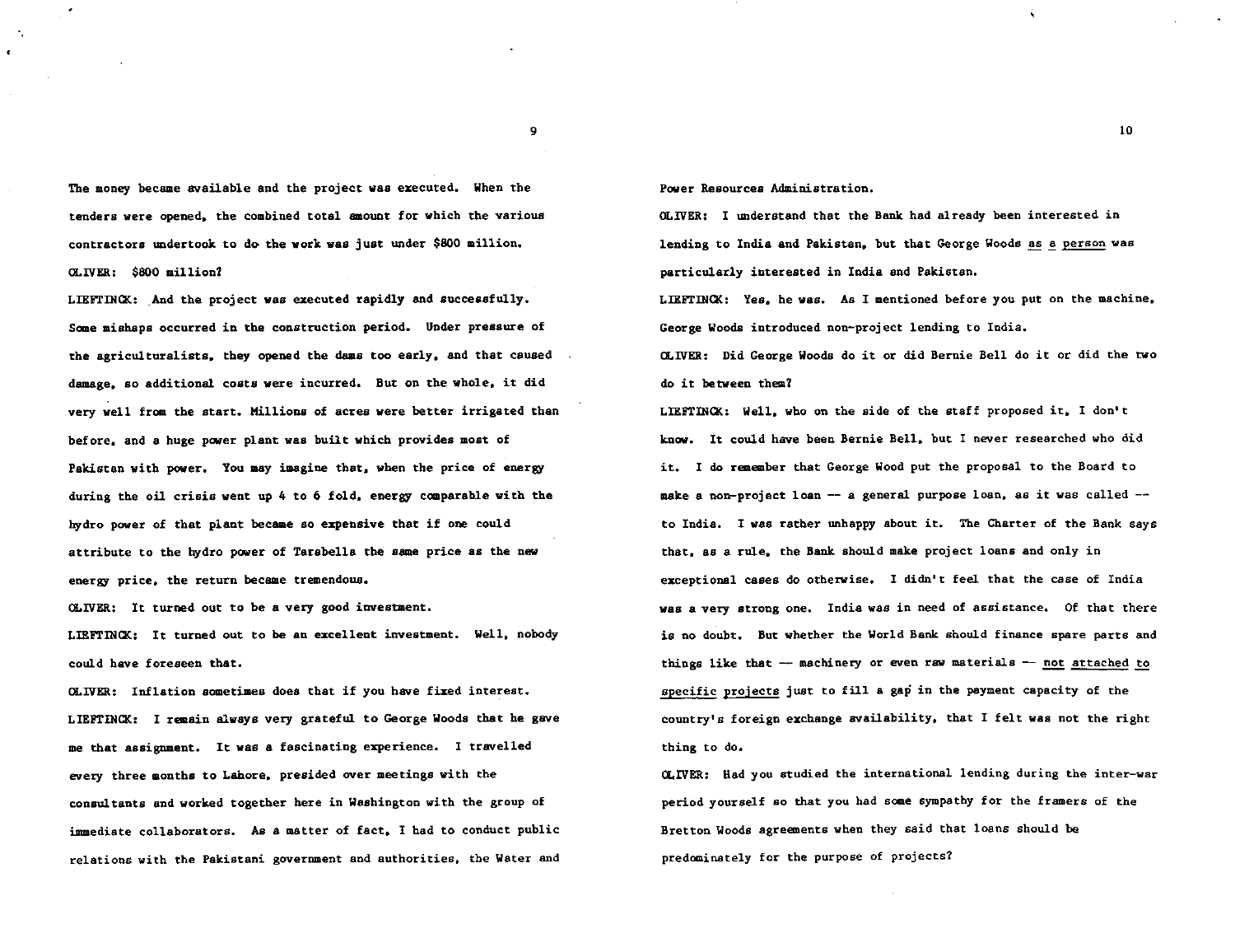LIEFTINCK: Yes. I had studied the history of the Bank and the Fund and the separation of the functions as intended by the founding fathers. They felt that balance-of-payaents financing should remain Fund business and should be short term. not longer than 3 - 5 years. The World Bank should finance developmental projects. They should be bankable projects. They should add to the foreign-exchange earning capacity or save foreign-exchange expenditures. Preferably (I am not so much in favor of import substitution financing) they should add to the foreign-exchange earning capacity of the developing countries. I would like to apply these rules rather strictly. and so I thought that the Bank should not deviate from the original purpose and intention: it's financing should be attached to specific projects. OLIVER: Did the whole Indian negotiation create quite a bit of discussion at the level of the Executive Directors? LIEPTINCK: Not too much. Not too much. No. *As* a matter of fact. the Indian representative. and representatives of other developing countries were very much in favor. They saw an opening which they could make use of later themselves. The British were sympathetic toward India. The American Executive Director  $-$  I wouldn't be surprised if George Woods talked to him before he submitted the proposal to the Board.

OLIVER: It would have been a politic thing to do, I suppose. LIEFriNCK: Yes, yes. So there was not much opposition. I remember I raised the problem and said. "Is this the right use of the Bank's resources? What end-use supervision is possible in this case? What

institution building is attached to this kind of lending7'' (I think it is important that the World Bank assist in institution building by setting organizational requirements in connection with the execution of projects.) These were my main objections to it. I don't remember a fight in the Board. There were critics and critical observations.  $OLIVER:$  Were there ever what would you call fights on the Board  $$ real controversies, differences of opinion? LIEFTINCK: No. There were some political problems sometimes. I remember the World Bank made a loan to Egypt for the enlargement of the Suez Canal. and I was requested by Israel. one of my countries, to oppose that project, because an international organization of which Israel is a member should have the guarantee that the project should be beneficial not only to the country imrolved but to all member countries; and Israel was refused the use of the Suez Canal. OLIVER: Would that have been considered a political objection, or an econaaic objection?

 $\mathcal{F}_{\mathcal{A}}$  .

 $\Delta_{\rm{eff}}$ 

LIEPTINCK: It was a political objection. Yes. So I raised this objection as a matter of fact, and I asked my own authorities, the Dutch authorities, how they felt about it. We are a sea-faring nation. and we like an enlargement of the Suez Canal. whoever finances it. So, in my speech, I mentioned the objections of Israel, but I supported the World Bank.

OLIVER: There was an article in the New York Times shortly before the Rio conference in 1967 which alleged that George Woods was having some difficulties with his Board and with some of his senior staff. May I

 $\mathbf{r}_{\perp}$  . 11

12

í.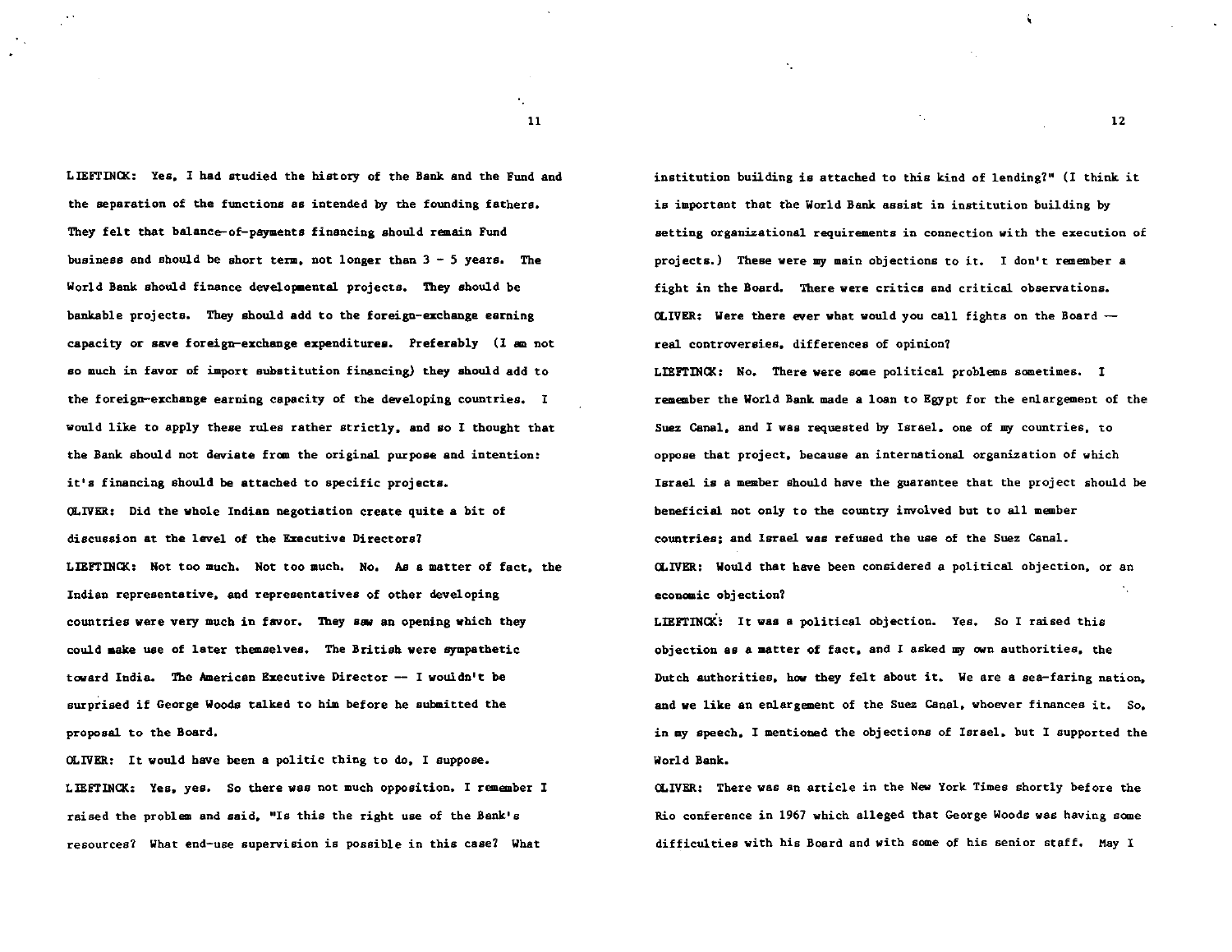ask you about that?

LIEFTINCK: I have difficulty remembering that. There were people among the staff who did not like general purpose lending. and they may have spoken up. I don't know. Among them, I have very many contacts. I have very good relationships with the staff: they often spoke openly to ae about the Board. I remember there were a nuaber of staff who didn't like this at all. but I don't remember a general apprehension on the side of the staff, or a dispute between the staff and George Woods. There could have been, I don't know.

In connection with IDA lending, I think George Woods was rather generous toward India. IDA funds were directed more towards India and less to Latin American countries. That might have caused some apprehensions. I'm not sure about it. Would you care for another cup of tea?

OLIVER: No, thank you. I think I have enough tea:

LIEFTINCK: George Woods was very sensitive to everything that related to the United States government, not because of the World Bank itself, but IDA was highly dependent on the IDA contributions by the United States. Other countries bad made it clear that if the United States did not pay its share into IDA replenishments, they would not do it either. So that made George, in my opinion, very sensitive not to displease the United States government. When he got a signal from the United States government that he should not make a loan or not make a special kind of loan, he was ready to respond -- perhaps more than staff wanted. I take from outside of the Bank operations an

illustration of his sensitivity.

In those years, Pierre Paul Schweitzer. who was the Managing Director of the Fund. felt strongly that something should be done to mix the various nationalities and races among the staff in the Fund and that some joint recreational facility might be helpful. Such things more often existed in Europe than here. So he sponsored strongly the creation the Bretton Woods Recreational Center. (It is a beautiful recreation center which bas become a great success and which really serves the purpose. They have a wonderful arrangement that the contribution varies according to salary, so a secretary can be a member for a few dollars a month. while a higher paid Executive Director has to pay \$40-50 dollars a month.)

Schweitzer contacted George Woods, and said this should be done by the Bank and Fund together. Many of the staff members know each other. They are befriended. But George Woods turned him down. He said that if the Congress finds out that Bank money has been used for an investment in a recreation center, "I will get in trouble with the Congress and the Administration. and that will hurt my capacity to raise money for IDA."

OLIVER: I think he was probably right, don't you? LIEFTINCK.: Well, there was that childish criticism in the Administration and the Congress that they already felt the salaries were higher than U. s. civil servant salaries. They might have criticized Bank participation, although the fact is that the total investment was less than a million dollars.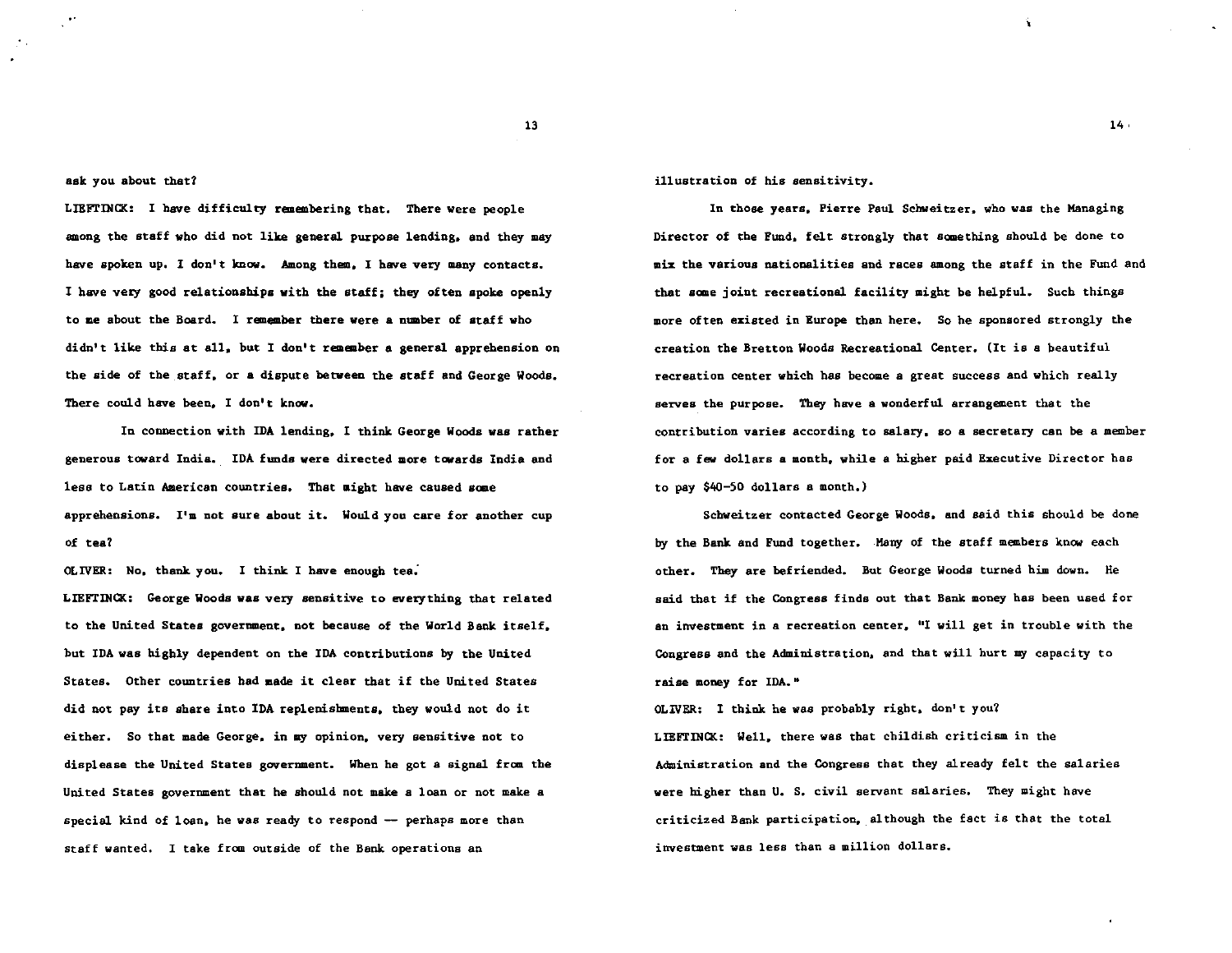OLIVER: Could you comment on the tranquility, or lack of tranquility, of the meetings of the Board per se. I know the number of meetings increased in the second half of the Woods administration because there was more business to do. As the IDA replenishment issue became more difficult toward the end of '67. were the meetings of the Board conducted with the same degree of tranquility as they had been when Gene Black was president, or did they change somewhat? LIEFTINCK: I think it depended at that time, and it has continued to depend to a large extent. on the personalities of the Ezecutive Directors. If you have Executive Directors who consider this a sinecure. a pleasant period of their lives. and they live in Washington and are not with other international organizations. they don't care much; they don't participate fully in the policy making. If you have ambitious. highly interested people who coae from the development assistance administrations in their own countries and take a very keen interest in developing countries and talk about the New World Order and all those idealistic things. they became vocal in the Board. They press their views. So it depends in a particular generation exactly what people are on the board.

OLIVER: Of course.

LIEFTINCX: Gene Black had a little more of an autocratic way of presiding than George Woods. who had a more democratic way. So it may be that under George Woods. there was more awareness by the members of the Board of the needs of development financing than during the earlier years. That brought to a certain extent different people on the Board

and it brought a chainaan who was more democratic than Gene Black.

I had the highest regard for Gene Black. but it was considered a little unusual to go against Gene Black. to quarrel with him. George Woods did not give the impression of a man who would take it amiss if you expressed a different opinion. so I do think that discussions may have been more lively under George Woods. I personally ezperienced both periods. and I don't think it changed very much. I always participated in the discussions and took a very great interest also in the method of project appraisal and project comparison and development planning and so forth. I always commented on the staff reports and on the project policies. but I don't remember more intense discussions or more differences of opinion appearing under George Woods than Gene Black.

OLIVER: Ho.r about under Robert McNanara. were there any changesl The number and the variety of projects were increasing. LIEFTINCK: Well. as a matter of fact, there was a tremendous change. (Do you mind if I smoke1) I got to know Bob McNamara quite well. When he assumed his presidency, at one of the first meetings he presided over. he proposed an addition of 150 staff in the budget -- to 850. This was completely new to the Bank under Gene Black and George Woods. There was some increase of staff, but always very limited --20-30 a year. a little more. but all of a sudden not 150 new staff. And it was not well substantiated.

I took the position that I was surprised by this jump in the staff. I thought it would not matter much if we agreed on an increase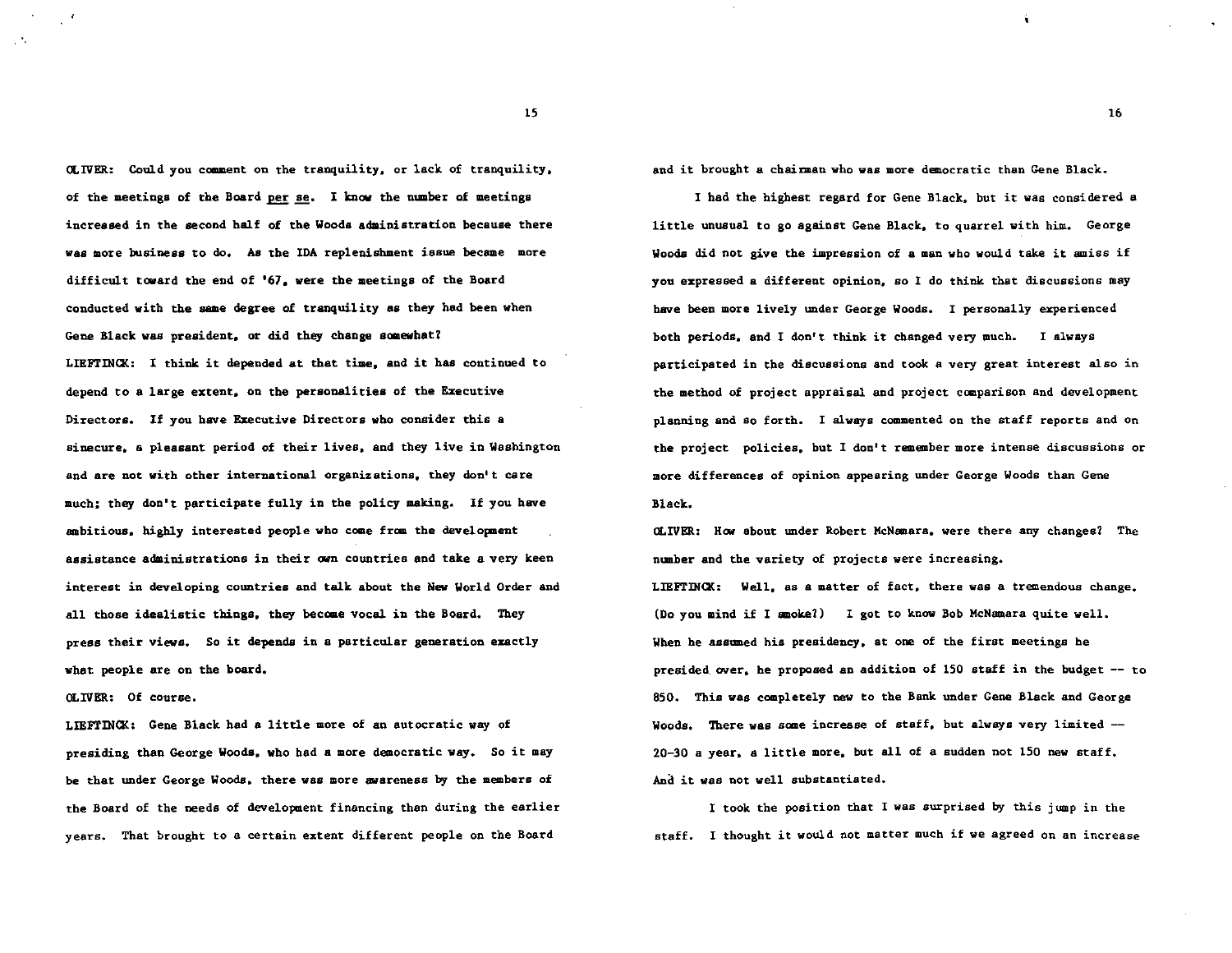of 75, and after half a year with full justification, an additional 75, but we would not make that large a jump at once. His reaction in the chair was, "Mr. Lieftinck, if you think that way, I can't run this institution.• He was rough. He said the Board bad to accept it "because it has to follow my intentions and my policies." After the meeting, I went to his office. "This is not the way to cooperate. In these aattera, I aa rather conservative. I have always fought overstaffing and bureaucracy in my own country. I think that is a primary. task. The Board bas to share the responsibilities of haw we spent money for operational organizations, and, I must say, your justification of the proposal, I didn't feel, was satisfactory." We had a friendly talk, and he said, "Well, I want to double in a few years the total volume of lending. The needs in the world are tremendous."

The bank entered into the financing of family planning and primary education and dealing with urbanization problems. which had very little immediate economic impact on the country. In the broader framework. indeed. these were projects which perhaps deserved support. but not, in my opinion, from the World Bank. These were not bankable projects. so I was very reluctant to give my support to all these innovations. There were aany innovations which I could support. but they embraced everything; whatever needed financing. McNamara was ready to give full consideration to it. He set targets for the amounts to be lent each following year. and staff had to meet these targets. They had to give projects a better appearance than they really deserved. Hy

contact with the staff alerted me that there were people who felt that their professional integrity was st stake: if they did not produce the required anount of lending. they were out of favor.

(LIVER: It sounds like the change between George Woods and Robert McNaaara was larger than the change between Gene Black and George Woods.

LIEFTINCK: Oh, they are not to be compared.

OLIVER: I think you commented earlier {before I turned on the machine) that not a whole lot happened during the five years that George Woods was President.

LIEFTINCK: Not very much by way of innovations. The most important innovation was. as a matter of fact. in non-project lending. There were many cases. but the principal one we have talked about. OLIVER: Were there other cases beside the Indian case that we should talk about?

LIEFTINQ{: That I don't remember. The Indian case sticks in my mind. George Woods, as a matter of fact was very anxious to get IDA to function, to raise sufficient funds for IDA. That took a lot of his time, more time, as a matter of fact than he ought to have spent. OLIVER: There was no controversy about the beginning of IDA, really1 LIEFTINCK: No. No controversy. None at all. OLIVER: Not much about the First Replenishment. It was the Second Replenishment which was quite controversial, I think. LIEFTINCK: Well, it was difficult to get the contributions which the

Bank wanted. It had to be shown to the governments.  $\ldots$ .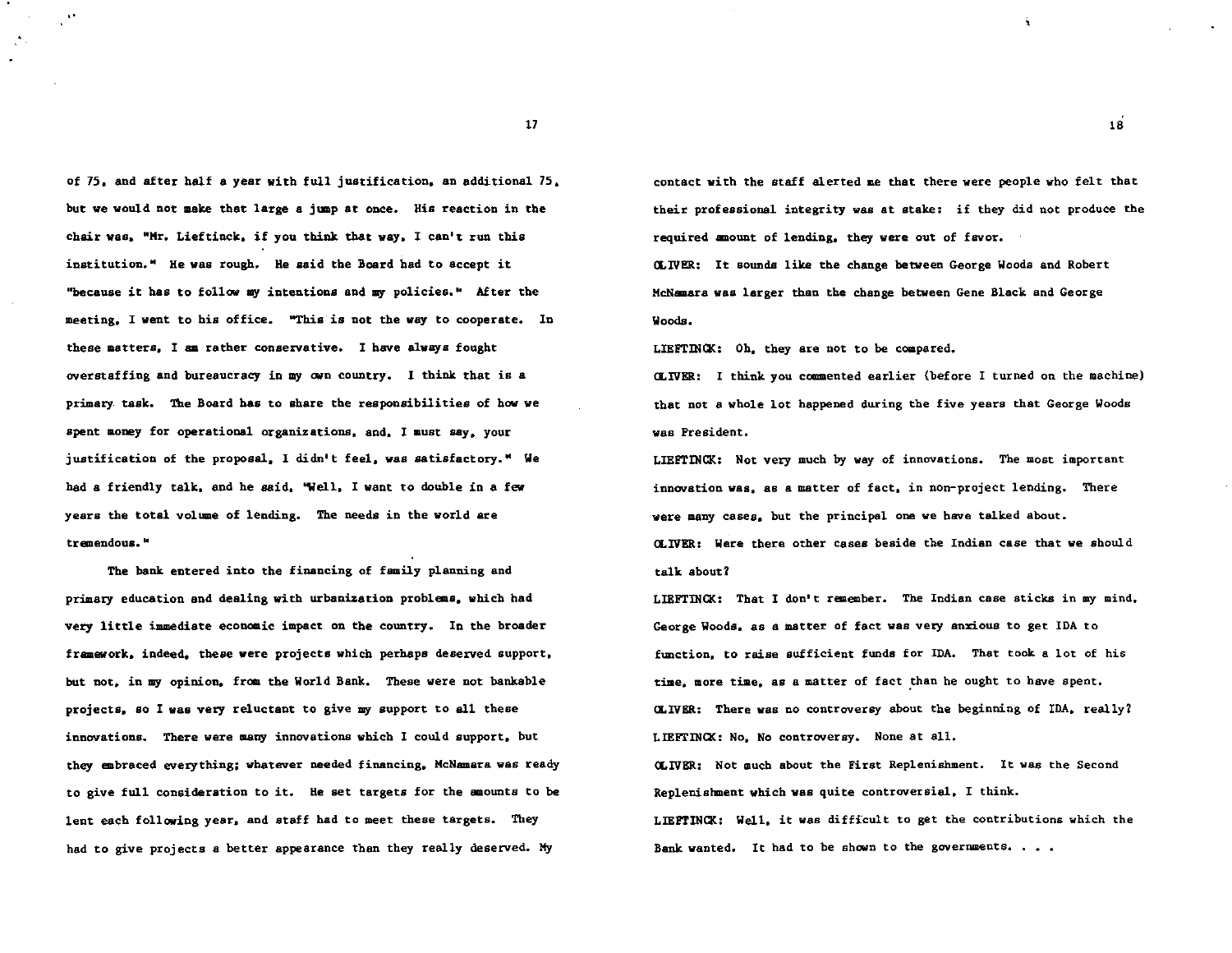CLIVER: Yes. quite right. Did you personally feel that the request for the Second Replenishment where George Woods really wanted a billion dollars a year was increasing the replenishment levels too fast? LIEFTINCK: Well. I wondered whether the Bank staff could manage a thorough study of sufficient projects to reach that level. I was afraid that. by the approach of the replenishments. the Bank would become too liberal. One of the principals that was adopted when we created IDA was that the saae criteria which were applied to World Bank lending would be applied to IDA lending. and I wondered whether the Bank was sufficiently equipped to increase the volume of IDA credits to a high amount without watering down the strength of the projects. I felt. on the other hand that there were tremendous needs for easy loans, and I supported my government - as a matter of fact I supported it very strongly  $-$  maximizing the IDA replenishments.

CLIVER: I think that the Dutch government, both in the World Bank and in the Developaent Assistance Caamittee of OECD. has always been with the Scandinavian countries in wanting to do as much as feasible in the way of official government assistance. So your concern was primarily similar to that in the later McNamara years: you weren't sure of quality projects could really be found to satisfy that level of increases.

LIEFTINCK: Exactly.

OLIVER: Did you have support from other Executive Directors on this? LIEFTINCK: Developing countries Executive Directors, as a matter of fact, wanted the maximum. The Executive Directors of the industrial

countries got their instructions from their governments according to the willingness of their governments to make large IDA contributions. They just followed the instructions of their governments. They did not. perhaps. less than I. share the concern for the integrity and quality of the World Bank as a bank.

<LIVER: I understand.

LIEFTINCK: I didn't want the bank to become just a channel for generosity.

OLIVER: Well, are there other questions about this period that I should have asked you and have not asked? I've been keeping you busy answering questions for over an hour.

LIEFl'INCK: I don't think so.

CLIVER: I certainly feel that I have a flavor of the times that I have been asking you about. and I have a fair idea of your own views on the subjects. I can well understand why you were elected an Executive Director for so many years. and I can well understand why you had the affection and esteem of your colleagues on the Board as well as the good will of the senior staff with whom the Executive Directors had occasional contact.

LIEFTINCK: Yes, a very good relationship was established. Also, my personal relations with Gene Black and George Woods and. finally. with McNamara were very good. They appreciated my very keen interest in the institutions. In the time of my association with McNamara, we had one thing in common: McNamara was originally an accountant. He had a great career as an accountant. and I wondered, when we entered that period of